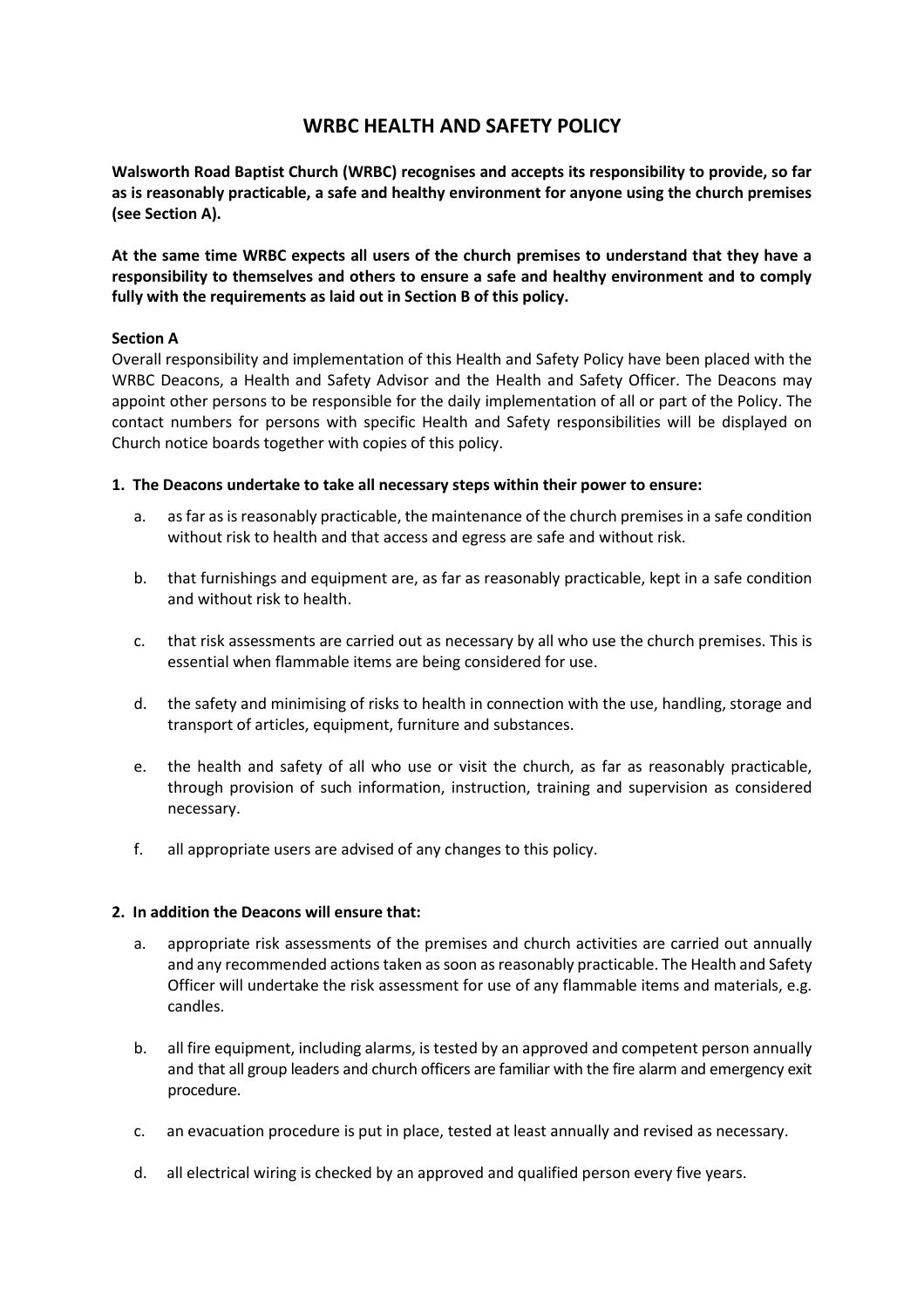- e. all portable electrical equipment on site is safety tested by an approved and qualified person on a regular basis as required by the relevant authority.
- f. the relevant food safety legislation and regulations are complied with.
- g. where necessary, all relevant safety regulations are prominently displayed, and all emergency procedure notices are properly exhibited and visible in each area.
- h. access to and from emergency exits and fire equipment is not impaired and that corridors and stairs are kept clear of obstructions at all times.
- i. accidents are investigated and measures taken to prevent their recurrence. If appropriate, accidents should be reported to the local Environmental Health Agency in accordance with RIDDOR (Reporting of Injuries, Diseases and Dangerous Occurrences Regulations). WRBC will also ensure that appropriate arrangements are made to provide for first aid.
- j. a COSHH assessment is recorded for each hazardous substance stored or used on the premises, including cleaning materials. Hazardous substances must be stored appropriately in accordance with COSHH procedures.
- k. external contractors undertaking any work on the site comply with all current health, safety and other legislation and that this requirement is included in all agreements and contracts. Before undertaking any such work, contractors will be expected to provide a written plan of action to ensure that the health and safety of their workers and other site users is not compromised.

# **Section B**

### **All users of the premises must:**

- a. at all times take reasonable care of their own health and safety and the health and safety of others.
- b. ensure that they do not recklessly interfere with anything provided in the interest of health and safety nor allow any other person to do so because of the possible consequences.
- c. observe allsafety rules, procedures and codes of practice at all times and ensure that they are familiar with the procedures to be followed in the event of a fire or other emergency.
- d. conform to basic food safety and hygiene regulations. A copy of the regulations "Making Food Safe" can be found in the church kitchen.
- e. ensure that storage and transport of articles and substances is safe and without risk to the health and safety of all users. Under no circumstances may flammable mixtures, liquefied petroleum gas or explosive substances be stored in the church building. Any hazardous substances, including cleaning materials, may only be stored as stipulated above.
- f. co-operate with the church to enable it to carry out the duties and requirements under Health and Safety legislation, including participating in any training if called upon to do so.
- g. appoint first aiders to support activities as appropriate. All accidents, hazards or dangerous